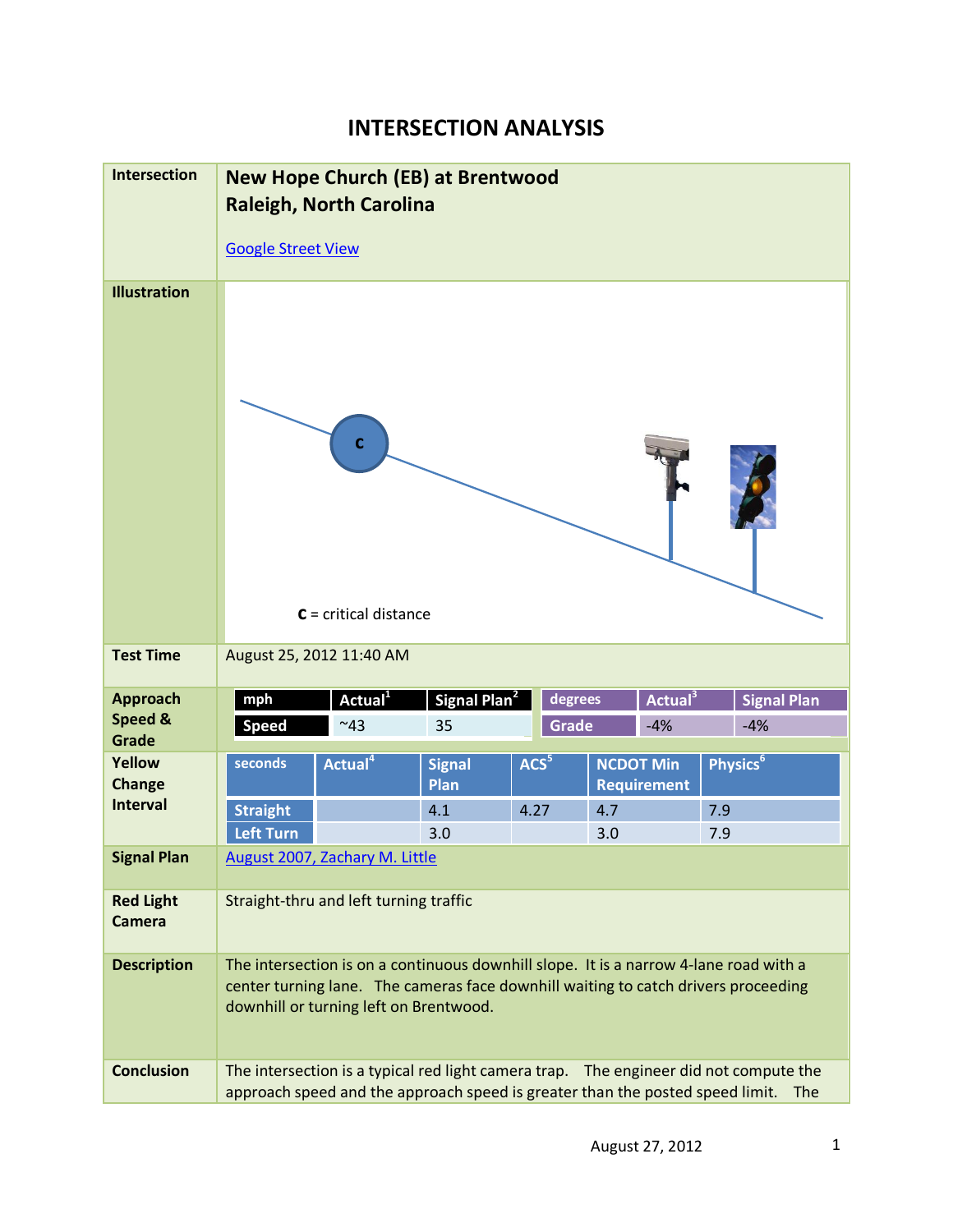|                 | uncomputed approach speed makes this intersection out of compliance with the NCDOT<br>spec.                                                                                                                                                                                                                                                                                                                                                                                                                                                                                                                                                                                                                                                                                                                                                                                                                                                                                                                                                                                                                                                                                                                                                                                                                                                                                                                                                                                                                                                                                                                                                                                                                                                                                                                                                                                                                                                                                                                                                                                                                                                                                                                                                                                                                             |
|-----------------|-------------------------------------------------------------------------------------------------------------------------------------------------------------------------------------------------------------------------------------------------------------------------------------------------------------------------------------------------------------------------------------------------------------------------------------------------------------------------------------------------------------------------------------------------------------------------------------------------------------------------------------------------------------------------------------------------------------------------------------------------------------------------------------------------------------------------------------------------------------------------------------------------------------------------------------------------------------------------------------------------------------------------------------------------------------------------------------------------------------------------------------------------------------------------------------------------------------------------------------------------------------------------------------------------------------------------------------------------------------------------------------------------------------------------------------------------------------------------------------------------------------------------------------------------------------------------------------------------------------------------------------------------------------------------------------------------------------------------------------------------------------------------------------------------------------------------------------------------------------------------------------------------------------------------------------------------------------------------------------------------------------------------------------------------------------------------------------------------------------------------------------------------------------------------------------------------------------------------------------------------------------------------------------------------------------------------|
|                 | This intersection falls into the $20 - 30$ mph left turn assumption. There is a lot of left<br>turning traffic with a camera facing in that direction. This intersection has the 3.0<br>second left turn yellow which for -4° grade means that only 20 mph cars at point C will<br>get a chance to stop safely. The left turn yellow will force left turning vehicles legally<br>travelling at the speed limit to run red lights.<br>Applying the ITE Yellow Change Formula is particularly bad at this intersection as well.<br>There are lots of drivers which have to tap their brakes to avoid hitting turning cars.<br>The Formula will force many of these drivers to run red lights.                                                                                                                                                                                                                                                                                                                                                                                                                                                                                                                                                                                                                                                                                                                                                                                                                                                                                                                                                                                                                                                                                                                                                                                                                                                                                                                                                                                                                                                                                                                                                                                                                             |
| <b>Failures</b> | The yellow light duration does not take into approach speed due to the hill. The<br>1.<br>critical distance <sup>7</sup> for a 35 mph level road is 195 feet. 195 feet back from the<br>intersection stop line places the point of measurement of $v_0$ and g on the hill.<br>The previous intersection is Atlantic Ave. The distance between Atlantic Ave. and<br>Brentwood is long enough for cars to accelerate past the posted speed limit 35<br>mph. The only freely-flowing cars, however, were those cars in front of the pack.<br>These cars had an approach speed is 41 mph. About half of the cars in the middle<br>of the pack turned and forced the surrounding drivers to tap their brakes.<br>One should measure freely flowing traffic at night. At the Test Time, the previous<br>traffic light at Atlantic Ave was out of sync with the light at Brentwood.  When<br>Atlantic is red, Brentwood is green. When Brentwood is red, Atlantic is green.<br>At<br>the Test Time, traffic never got the chance to flow freely.    Nhen these two<br>intersections are in sync and drivers are just going straight, my best lowball<br>estimate would be that the approach speed would be 43 mph.<br>ITE Yellow Change Interval Formula fails to provide fair warning for drivers who tap<br>2.<br>their brakes while inside the critical distance. The Formula always induces a type 1<br>dilemma zone for any act of deceleration with intent to enter the intersection.<br>Drivers within the dilemma zone on the onset of yellow will have to run a red light.<br>There is a lot of eastbound traffic turning left and right into the Brentwood<br>a.<br>neighborhood causing a great percentage of drivers to tap their brakes.<br>There is a lot of opposing westbound traffic turning left onto Brentwood. This<br>$b_{\cdot}$<br>traffic cuts across the path of eastbound drivers. This causes a lot of the<br>eastbound drivers to tap their brakes.<br>There is a very popular gas station on the north side of New Hope Church Rd.<br>C.<br>It is more than a gas station. It is a hang-out. This gas station's entrance is<br>within the critical distance of the signalized intersection.  Drivers entering and<br>egressing from the gas station cause many other drivers to tap their brakes. |